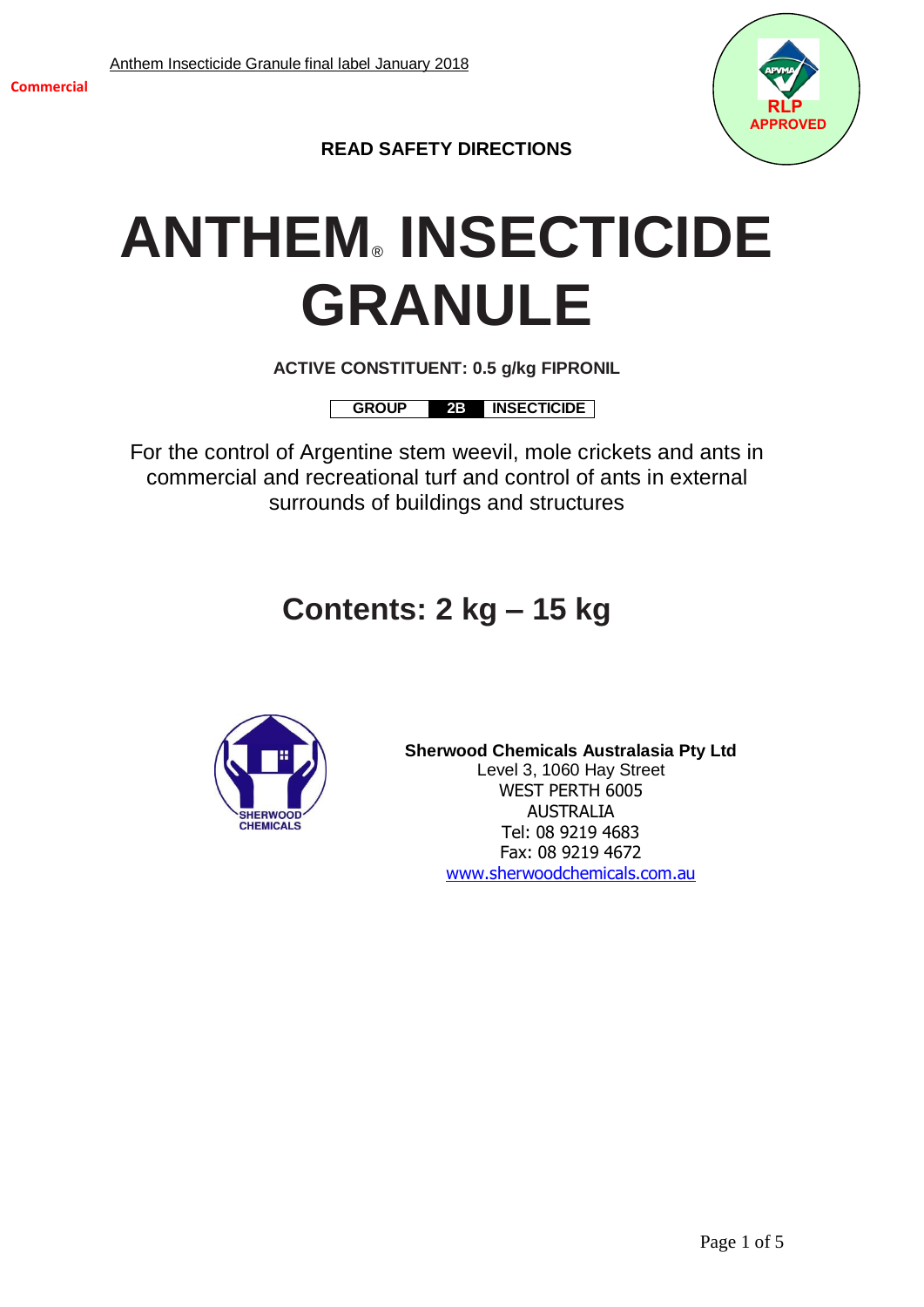## **DIRECTIONS FOR USE**

| <b>SITUATION</b>                                                                                                                                                   | <b>PEST</b>                                                         | <b>RATE</b>                | <b>CRITICAL COMMENTS</b>                                                                                                                                                                             |
|--------------------------------------------------------------------------------------------------------------------------------------------------------------------|---------------------------------------------------------------------|----------------------------|------------------------------------------------------------------------------------------------------------------------------------------------------------------------------------------------------|
| Recreational<br>turf<br>(including)<br>bowling<br>greens, golf<br>courses,<br>parks and<br>playing<br>fields,<br>domestic<br>turf and<br>commercial<br>turf farms) | Argentine stem weevil<br>(Listronotus bonariensis)                  | 150 kg/ha                  | Distribute granules evenly on the surface at<br>the first signs of pest activity. Ensure<br>incorporation with at least 6 mm of rainfall or<br>overhead irrigation immediately after<br>application. |
|                                                                                                                                                                    | Funnel ant<br>(Aphaenogaster pythie)<br>Greenhead ant               | $120$ kg/ha                |                                                                                                                                                                                                      |
|                                                                                                                                                                    | Nuisance ants and nesting<br>ants                                   | 120 kg/ha                  |                                                                                                                                                                                                      |
|                                                                                                                                                                    | Mole cricket #<br>(Scapteriscus didactylus<br>and Gryllotalpa spp.) | 60 kg/ha                   | #Domestic turf: For use by authorised lawn-<br>care specialists only.                                                                                                                                |
| External<br>surrounds of<br>domestic<br>buildings<br>and<br>structures<br>including<br>gardens, ant<br>nests and<br>trails                                         | Nuisance ants and nesting<br>ants                                   | 600 g/50<br>m <sup>2</sup> |                                                                                                                                                                                                      |

**NOT TO BE USED FOR ANY PURPOSE, OR IN ANY MANNER, CONTRARY TO THIS LABEL UNLESS AUTHORISED UNDER APPROPRIATE LEGISLATION**

## **GENERAL INSTRUCTIONS**

#### **INSECTICIDE RESISTANCE WARNING**

# **GROUP 2B INSECTICIDE**

For insecticide resistance management ANTHEM is a Group 2B insecticide. Some naturally occurring insect biotypes resistant to ANTHEM and other Group 2B insecticides may exist through normal genetic variability in any insect population. The resistant individuals can eventually dominate the insect population if ANTHEM or other Group 2B insecticides are used repeatedly. The effectiveness of ANTHEM on resistant individuals could be significantly reduced. Since occurrence of resistant individuals is difficult to detect prior to use, Sherwood Chemical Australasia Pty Ltd accepts no liability for any losses that may result from the failure of ANTHEM to control resistant insects. ANTHEM may be subject to specific resistance management strategies. For further information contact your local supplier, Sherwood Chemicals Australasia Pty Ltd representative or local agricultural department agronomist.

#### **APPLICATION**

Apply ANTHEM evenly to the surface of turf using a granule applicator. ANTHEM Granules must be incorporated with at least 6 mm of rainfall or overhead irrigation immediately after application.

#### **PROTECTION OF WILDLIFE, FISH, CRUSTACEANS AND ENVIRONMENT**

DO NOT contaminate streams, rivers or waterways with the chemical or used containers.

#### **PROTECTION OF LIVESTOCK**

DO NOT graze treated turf or feed turf clippings from any treated area to poultry or livestock.

#### **STORAGE AND DISPOSAL**

Store in the closed, original container in a dry, cool, well-ventilated area, out of direct sunlight. Shake empty bag into granule applicator. DO NOT dispose of undiluted chemicals on-site. Puncture or shred and bury empty containers in an approved waste management facility. If an approved waste management facility is not available, bury the empty containers 500 mm below the surface in a disposal pit specifically marked and set up for this purpose clear of waterways, desirable vegetation and tree roots in compliance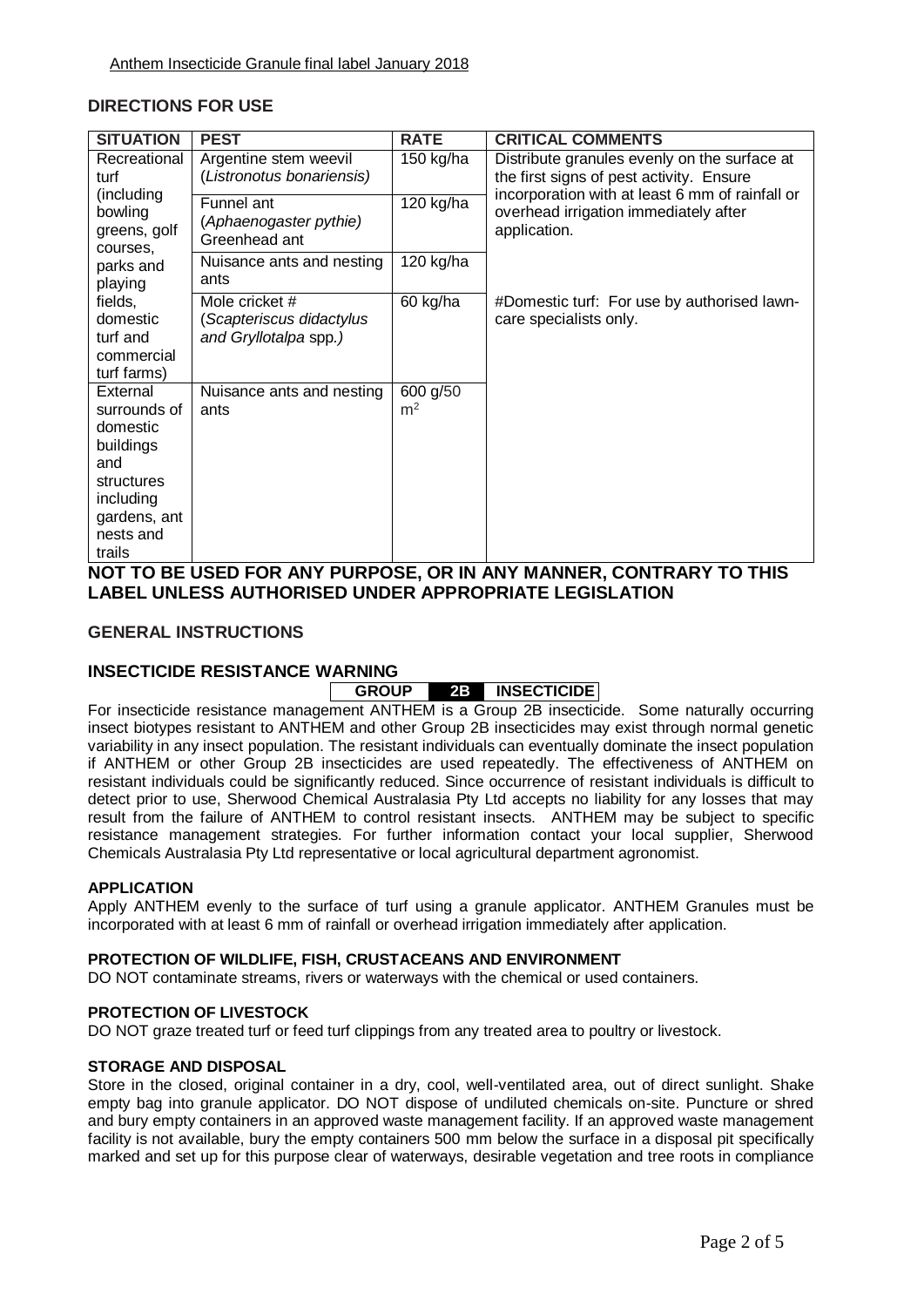#### Anthem Insecticide Granule final label January 2018

with relevant Local, State or Territory government regulations. Empty containers and product should NOT be burnt.

#### **SAFETY DIRECTIONS**

Will irritate the eyes. Avoid contact with eyes. Wash hands after use.

#### **FIRST AID**

If poisoning occurs contact a doctor or Poisons Information Centre. Telephone 131126 Australia-wide.

#### **MATERIAL SAFETY DATA SHEET**

Additional information is listed in the Material Safety Data Sheet.

#### **CONDITIONS OF SALE**

All conditions and warranties rights and remedies implied by law or arising in contract or tort whether due to the negligence of Sherwood Chemicals or otherwise are hereby expressly excluded so far as the same may legally be done provided however that any rights of the Buyer pursuant to non excludable conditions or warranties of the Trade Practices Act 1974 or any relevant legislation of any State are expressly preserved but the liability of Sherwood Chemicals or any intermediate Seller pursuant thereto shall be limited if so permitted by the said legislation to the replacement of the goods sold or the supply of equivalent goods and all liability for indirect or consequential loss or damage of whatsoever nature is expressly excluded. This product must be used or applied strictly in accordance with the instructions appearing hereon. This product is solely sold for use in Australia and must not be exported without the prior written consent of Sherwood Chemicals.

® = Registered trademark of Sherwood Chemicals

Batch Number: DOM: APVMA Approval Number 82644/113430

**Sherwood Chemicals Australasia Pty Ltd**

Level 3, 1060 Hay Street WEST PERTH 6005 AUSTRALIA Tel: 08 9219 4683 Fax: 08 9219 4672 [www.sherwoodchemicals.com.au](http://www.sherwoodchemicals.com.au/)

# **READ SAFETY DIRECTIONS**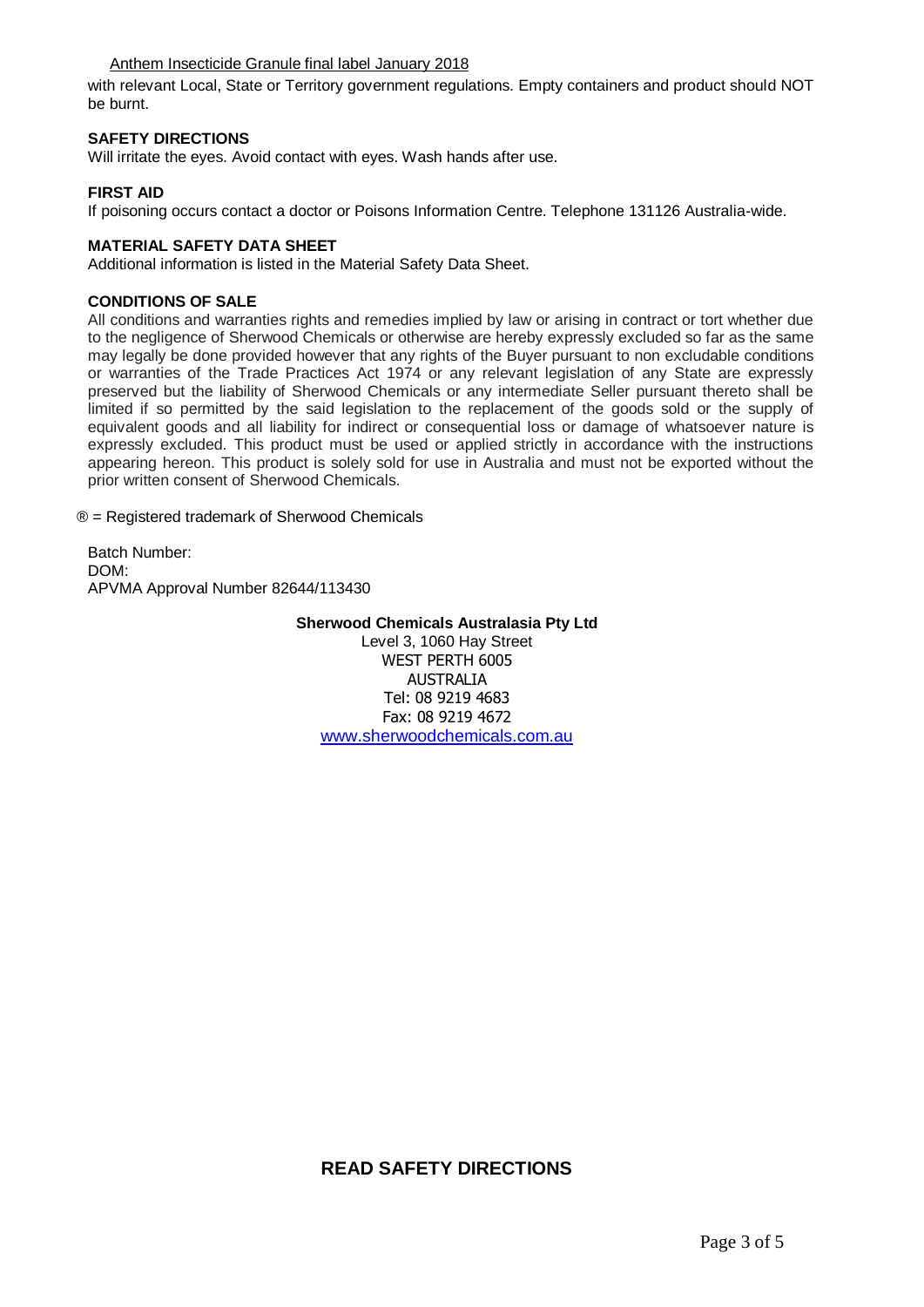



# **ANTHEM**® **INSECTICIDE GRANULE**

**ACTIVE CONSTITUENT: 0.5 g/kg FIPRONIL**

Controls Argentine stem weevil, ants and mole crickets in the home garden

# **Contents: 250 g – 2 kg shaker packs**



**Sherwood Chemicals Australasia Pty Ltd** Level 3, 1060 Hay Street WEST PERTH 6005 AUSTRALIA Tel: 08 9219 4683 Fax: 08 9219 4672

*Website:* **[www.sherwoodchemicals.com.au](http://www.sherwoodchemicals.com.au/)**